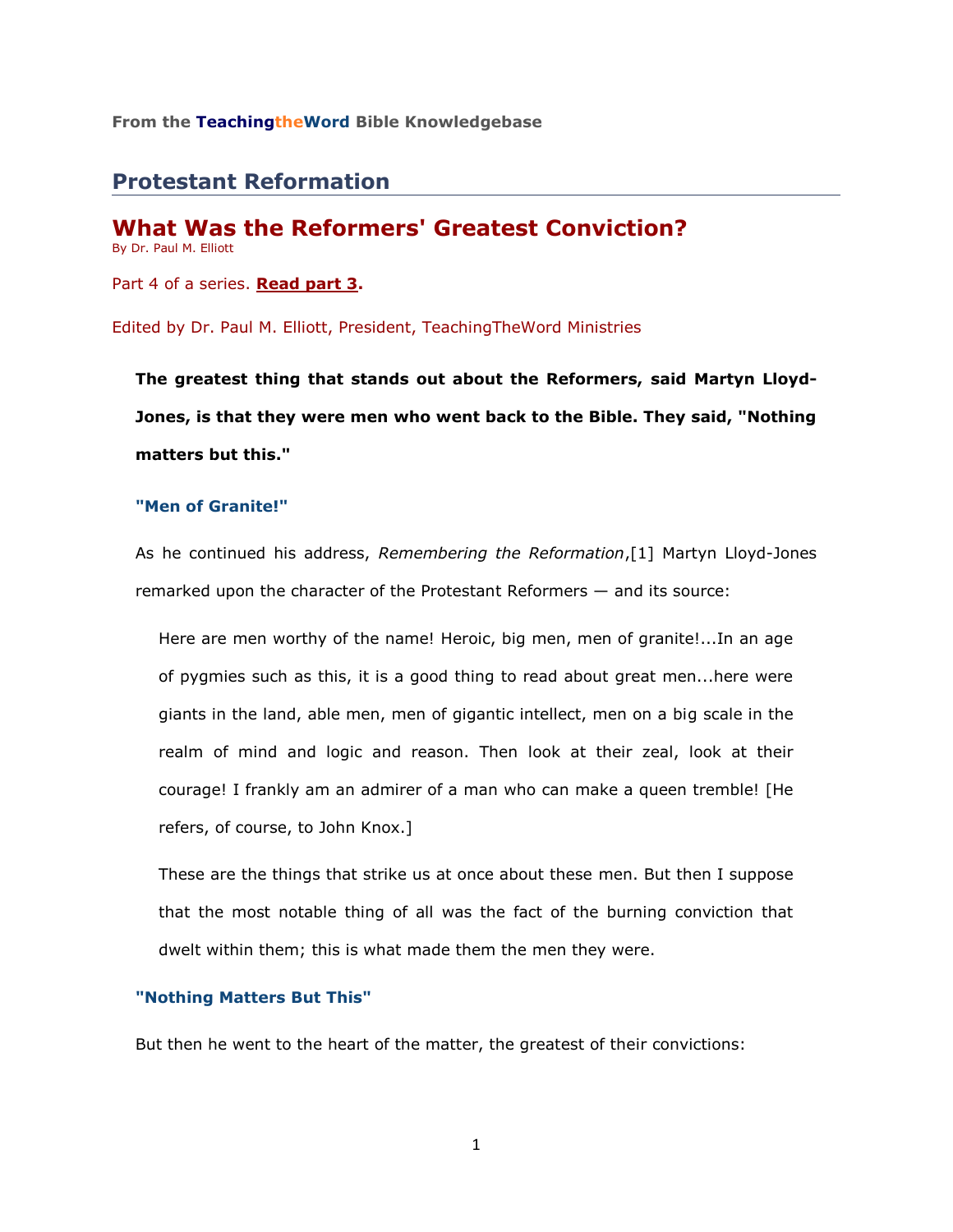What were these convictions? We have already been referred to some of them; let me add some others. What did these men believe? What did they teach? What were their characteristics? Here is the first, obviously: their belief in the authority of this Book. The pre-Reformation church was moribund and asleep under a scholastic philosophy that displayed great cleverness, with intellectual and critical acumen. But it was all in the clouds and dealt with vague generalities and concepts, while the people were kept in utter ignorance. The men who did the teaching and the lecturing argued about philosophic concepts, comparing this view with that, and indulging in refinements and minutiae. But, in contrast, the great thing that stands out about the Reformers was that they were men who went back to the Bible. They said, nothing matters but this.

For this generation, in which the Evangelical church is falling into the grip of a strange mixture of postmodern intellectualism, secular humanism, medieval mysticism, and perspectivalist love of paradox, Dr. Lloyd-Jones' next words are a searing indictment of the church's departure from the Bible, and a call to "move forward by going back" —

This, they said, is the Word of God in the Old Testament and in the New Testament, this is not theory, supposition, or speculation, this, is the living God speaking to men: He gave His Word to the prophets, they wrote it; He gave it to the apostles, they recorded it; and here it is for us. Here we have something which is in a category of its own, the living Word of God speaking to men about Himself, about men, about the only way they can come together and live together. They stood for the authority of the Bible, not for scholastic philosophy. You see, my friends, the importance of looking back at the Reformation. Is not

this the greatest need at the present time, to come back to this Word of God? Is this authoritative or is it not? Am I in any position to stand above this Book, and

2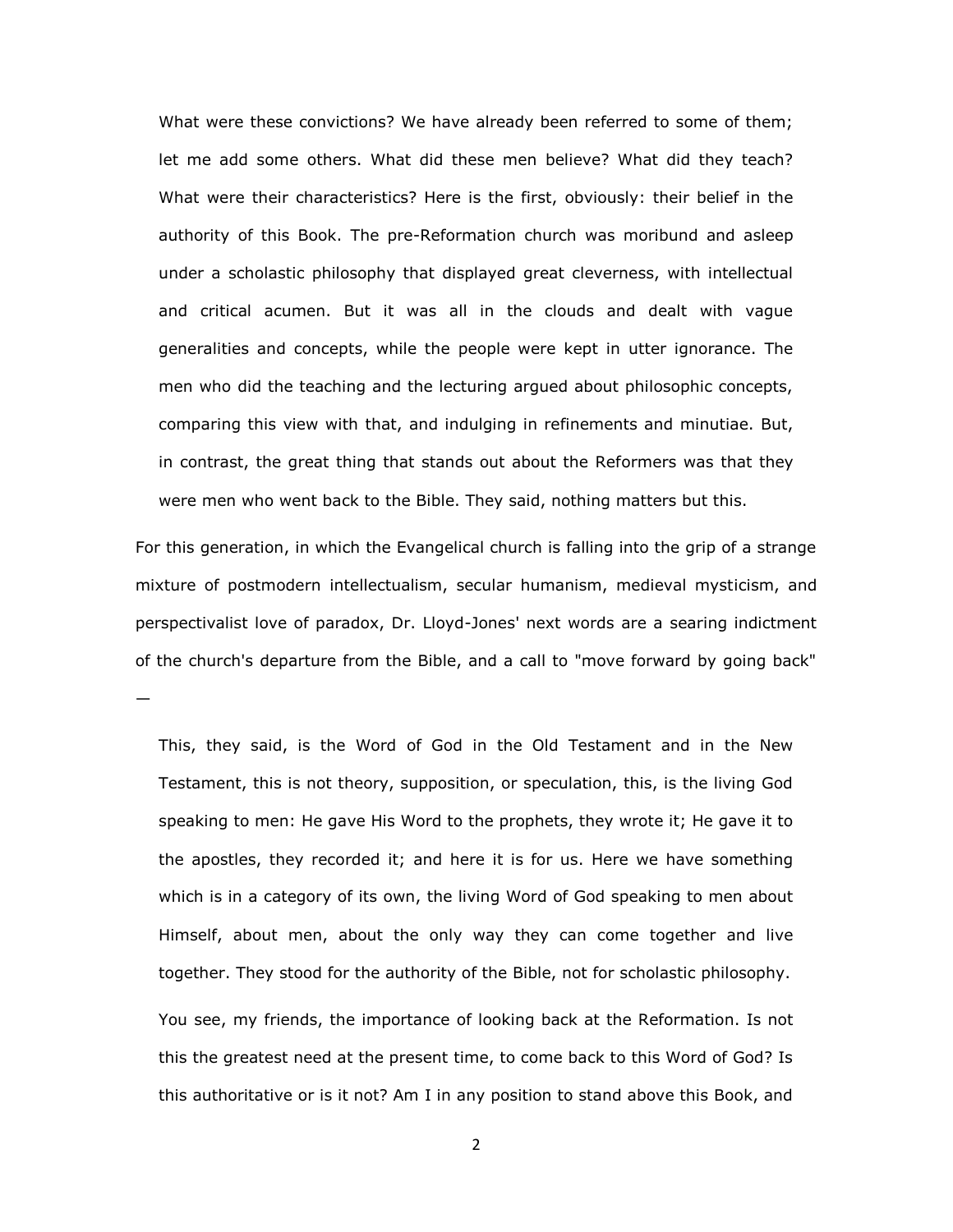look down at it and say, That is not true, this or that must come out? ls my mind, is my twentieth-century knowledge the ultimate judge and decider as to the veracity of this teaching? It is since the time, [a hundred and fifty] years ago, when that notion began to creep in, that the church has been going down. But the Reformers based everything upon this Book as the Word of God to man, which they were not to judge but to preach.

And you and I have got to return to this. There can be no health, there can be no authority in the church, until she comes back to this basic authority. It is idle to talk about this as the Word of God in a sense which still allows you and me to decide that certain things in it are not true! The Book hangs together, the Lord Jesus Christ declared the Old Testament. After His resurrection, He took His disciples through the books of Moses and the Psalms and the prophets. He says, I am there, let Me show you Myself there. Read them, why have you not understood them? Why have you not believed all that the prophets have written? That was their trouble, it has always been the trouble of the church in periods of declension, and we must come back to the Protestant Reformers' position and recognize that we have no authority apart from the authority of this Word of God.

Martyn Lloyd-Jones next asked, "What is the greatest Reformational battle of our time?" — and we find that it was also one of the key battles of the 16th century Reformation. We shall take up this question in our next article.

## **Next: [The Greatest Reformational Battle of Our Time](http://www.teachingtheword.org/apps/articles/web/articleid/59698/columnid/5787/default.asp)**

## **References:**

1. Quotations in this article are from D. Martyn Lloyd-Jones, "Remembering the Reformation" in *Knowing the Times: Addresses Delivered on Various Occasions, 1942-1977* (Edinburgh: Banner of Truth. 1989).

3